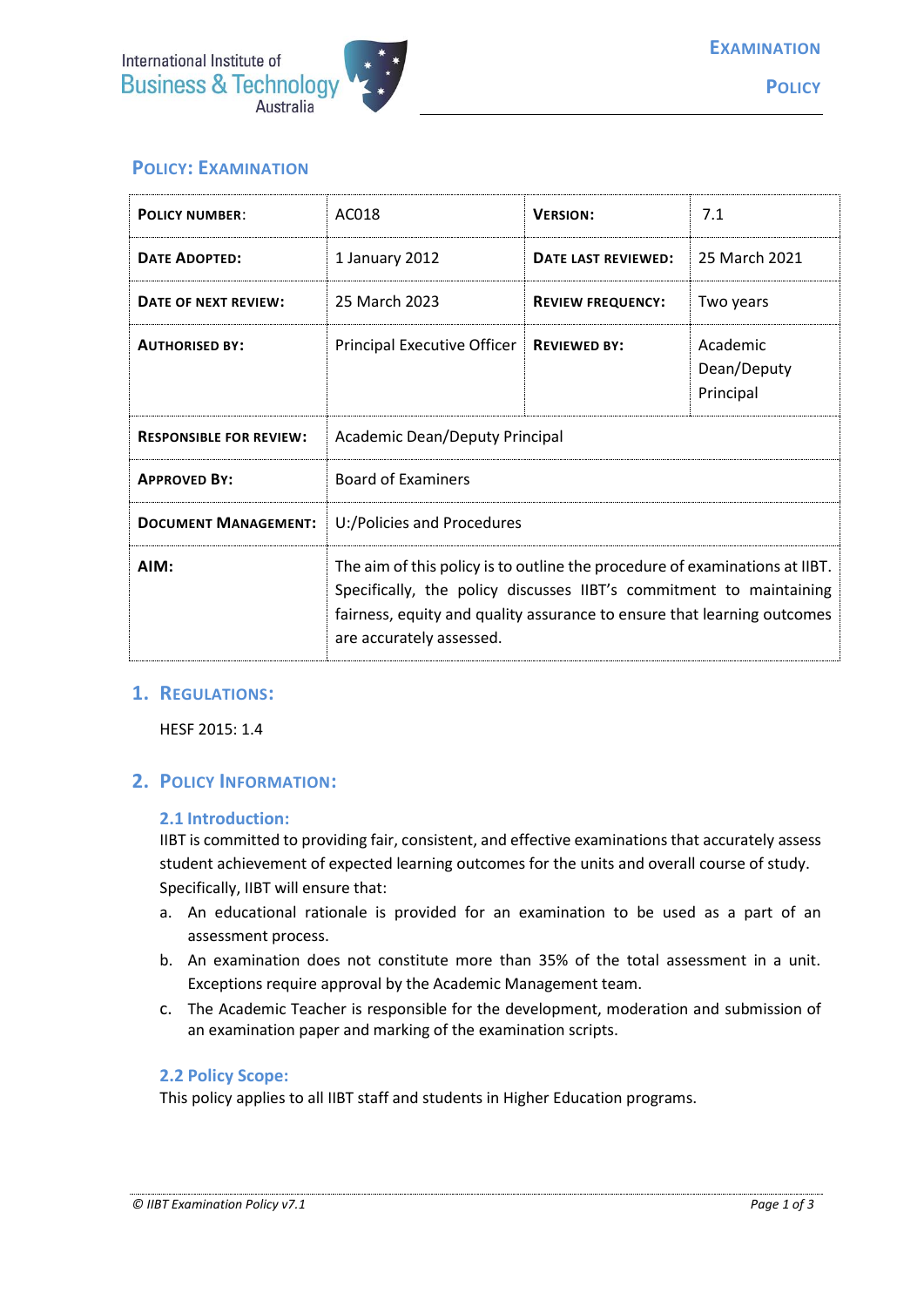#### **2.3 Definitions:**

- a. **Examination**: a time-limited and individual assessment task conducted under supervision of an IBT staff member and within a specified examination period that is defined by IIBT. This excludes a 'take home examination', practical assessments, in-unit quizzes.
- b. **Examination paper**: a test prepared by academic staff to determine students' knowledge, skills, and ability.
- c. **Examination script**: a student's attempt at an examination paper.
- d. **Moderation**: a quality review and assurance process which supports the setting of examination questions and marking activities. It involves using academics and qualified staff to confirm that examination tasks and marking are level-appropriate, valid, and reliable.

## **3. PROCEDURES:**

IIBT will achieve this policy by ensuring that:

#### **3.1 Examination Dates:**

- a. The dates of the examination period for each semester are published and made known to students during the first week of each trimester.
- b. Final examinations are not held before the published examination period.
- c. An examination timetable is made available to students and staff in advance.

## **3.2 Sample Examinations:**

- a. Where applicable, a sample examination paper for each unit is availed to students and that:
	- (i) It is presented in the same style and format as that used in the actual examination in that study period.
	- (ii) It is available by the time the examination timetable is finalised.
	- (iii) Solutions for the sample examination are provided prior to the actual examination.
- b. Units with mid-trimester tests, quizzes, assignments, and practical assessments follow the examination policy and procedures as much as is practicable.
- c. The Academic Teacher adheres to the **IIBT Examination Format Specifications**.

## **3.3 Conduct of Examinations:**

- a. Students with a disability or other special needs are catered for on the provision that notification is given well in advance of an examination date so that special requirements can be met.
- b. **Examination Instructions** are provided and made clear to students and that these instructions are strictly adhered to.
- c. Students in breach of any of the conditions relating to an examination are referred to the Academic Dean and subject to the provision of the Student Academic Misconduct Policy.
- d. The availability of a supplementary examination is decided by the Board of Examiners.